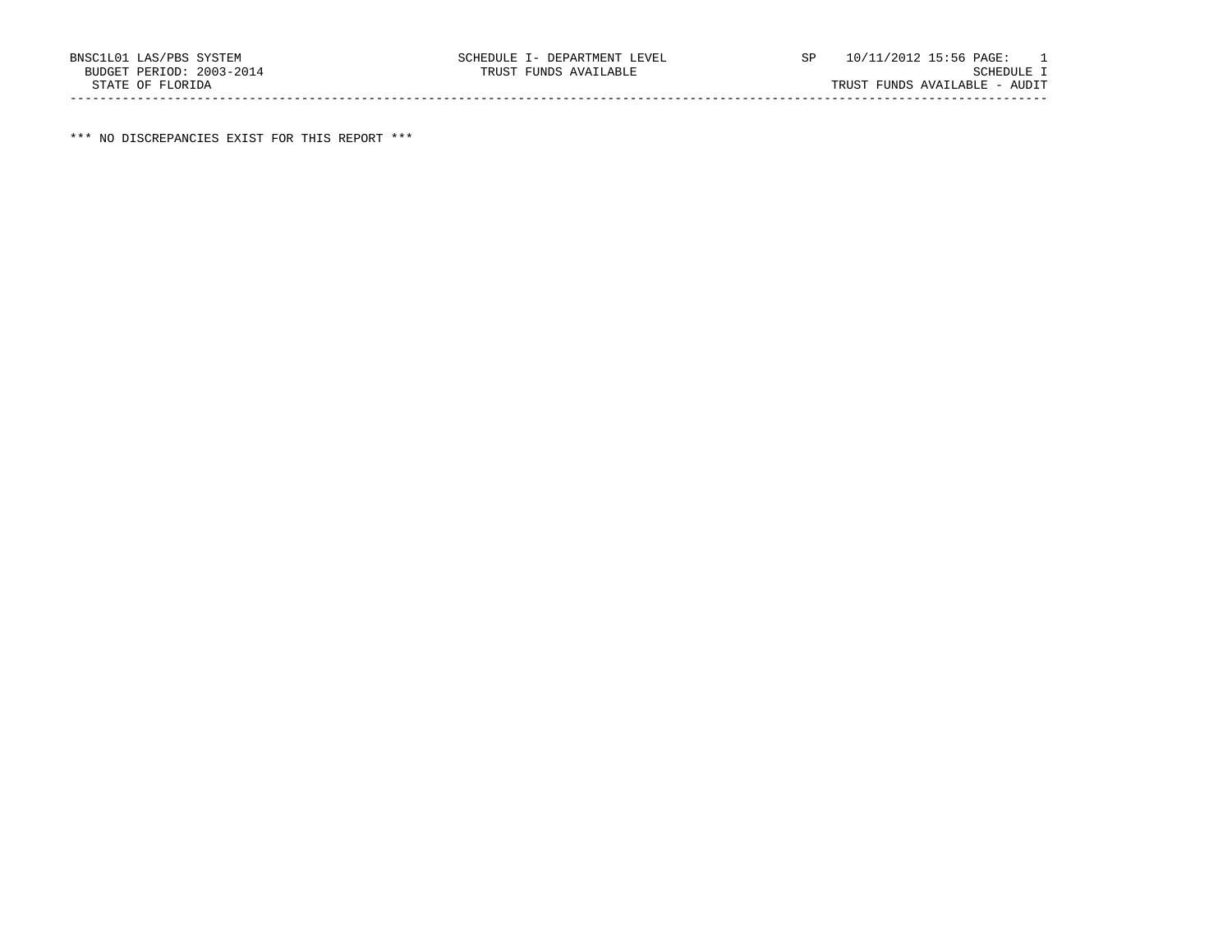|                                                                                                                                                                                                                                                                                                                                                                                                                                                                                                                                                                                                                                                                                            |                                                       |                                                                                                     | EXP 2011-12 EXP 2012-13 FY 2013-14 FY 2013-14 |       |
|--------------------------------------------------------------------------------------------------------------------------------------------------------------------------------------------------------------------------------------------------------------------------------------------------------------------------------------------------------------------------------------------------------------------------------------------------------------------------------------------------------------------------------------------------------------------------------------------------------------------------------------------------------------------------------------------|-------------------------------------------------------|-----------------------------------------------------------------------------------------------------|-----------------------------------------------|-------|
| 62000000<br>MILITARY AFFAIRS, DEPT OF                                                                                                                                                                                                                                                                                                                                                                                                                                                                                                                                                                                                                                                      |                                                       |                                                                                                     |                                               |       |
| FUND: CAMP BLANDING MANAGEMNT TF<br>2069                                                                                                                                                                                                                                                                                                                                                                                                                                                                                                                                                                                                                                                   |                                                       |                                                                                                     |                                               |       |
| SECTION I: DETAIL OF REVENUES<br>AUTH MATCHING %<br>REVENUE CAP SVC<br>CFDA<br>$CHG$ $\approx$<br>ST I/C LOC I/C<br>CODE<br>NO.                                                                                                                                                                                                                                                                                                                                                                                                                                                                                                                                                            |                                                       |                                                                                                     |                                               |       |
| 0.00<br>01 FIRE RESCUE DEPOSITS<br>002101 NO 0.0<br>250.175 0.00<br>02 TRAINING SITE REIMBURS 001000 NO<br>250.175 0.00<br>0.00<br>0.0<br>03 NURSERY & FORESTRY PROD 000900 NO<br>0.0<br>250.175 0.00<br>0.00<br>04 RENTALS<br>002101 NO<br>0.0<br>250.175 0.00<br>0.00<br>$\begin{array}{cccc} & & & & 000115 & \text{nu} & \dots \\ \text{FROM} & 2261 & & 001500 & \text{NO} & 0.0 \\ \text{m} & \text{N} & \text{ON} & -\text{OP} & & 000100 & \text{YES} & 0.0 \\ & & & & & \\ \text{M} & \text{N} & \text{O} & & 0.0 & \text{N} \end{array}$<br>05 MINING<br>250.175 0.00<br>0.00<br>250.175 0.00<br>0.00<br>06 TRASNFER FROM 2261<br>250.175 0.00<br>07 REVENUE FROM NON-OP<br>0.00 | 020, 255, 490<br>156,684<br>191,943<br>275–<br>21,763 | 101,746 50,000<br>166,946 150,000<br>626,923<br>255,490<br>255,490<br>156,684<br>197,943<br>192,016 | 150,000<br>500,000<br>250,000<br>150,000      | 3,762 |
| 09 SALES OF SURPLUS PROPER 002900 NO<br>250.175 0.00<br>0.00<br>10 INTEREST<br>250.175 0.00<br>000500 NO 0.0<br>0.00                                                                                                                                                                                                                                                                                                                                                                                                                                                                                                                                                                       | 29,293                                                | $5,000$ $5,000$<br>30,000                                                                           | 30,000                                        |       |
| TOTAL TO LINE B IN SECTION IV                                                                                                                                                                                                                                                                                                                                                                                                                                                                                                                                                                                                                                                              |                                                       |                                                                                                     |                                               | 3,762 |
| SECTION II: DETAIL OF NONOPERATING EXPENDITURES<br>TRANSFER CFDA<br>OBJECT<br>CODE<br>TO BE<br>NO.                                                                                                                                                                                                                                                                                                                                                                                                                                                                                                                                                                                         |                                                       |                                                                                                     |                                               |       |
| 820000<br>03 ASSESSMENT FOR INVESTMENTS                                                                                                                                                                                                                                                                                                                                                                                                                                                                                                                                                                                                                                                    |                                                       | $1,474$ $1,500$ $1,500$                                                                             |                                               |       |
| TOTAL TO LINE E IN SECTION IV                                                                                                                                                                                                                                                                                                                                                                                                                                                                                                                                                                                                                                                              |                                                       | 1,474 1,500                                                                                         | 1,500                                         |       |
| SECTION III: ADJUSTMENTS                                                                                                                                                                                                                                                                                                                                                                                                                                                                                                                                                                                                                                                                   |                                                       |                                                                                                     |                                               |       |
| OBJECT<br>CODE                                                                                                                                                                                                                                                                                                                                                                                                                                                                                                                                                                                                                                                                             |                                                       |                                                                                                     |                                               |       |
| 01 PY SEPTEMBER REVERSIONS<br>991000<br>06 PRIOR YEAR COMPENSATED ABSENCES<br>991000<br>07 PY ADMIN FEE CORRECTION<br>991000<br>08 REVERSE PRIOR YEAR ENCUMB STILL IN LINE A<br>991000<br>10 CURRENT YEAR SEPTEMBER REVERSIONS<br>991000                                                                                                                                                                                                                                                                                                                                                                                                                                                   | 32,541<br>270,086<br>$\overline{33}$<br>$36,754-$     | 3,883                                                                                               |                                               |       |
| TOTAL TO LINE H IN SECTION IV                                                                                                                                                                                                                                                                                                                                                                                                                                                                                                                                                                                                                                                              |                                                       | 265,906 3,883                                                                                       |                                               |       |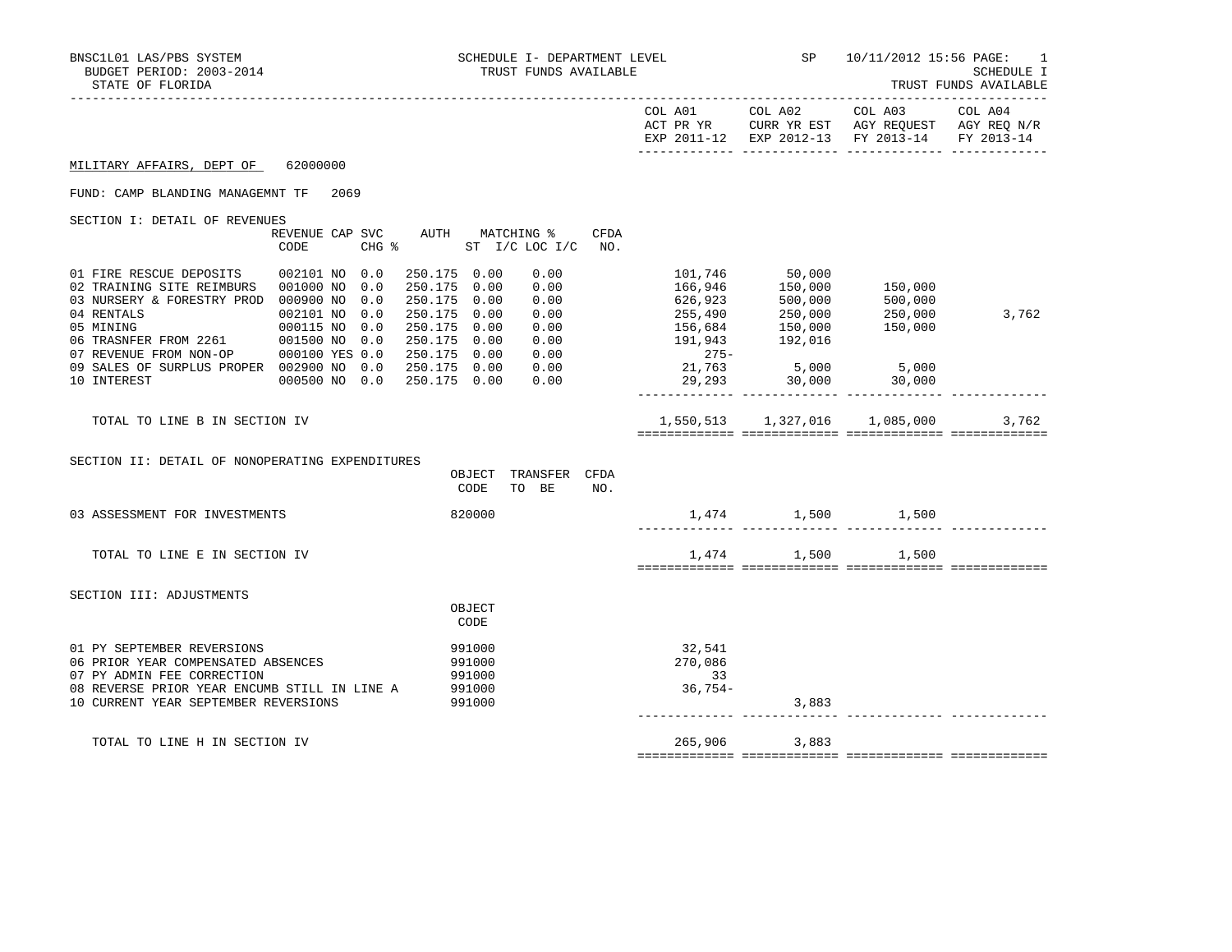| BNSC1L01 LAS/PBS SYSTEM<br>BUDGET PERIOD: 2003-2014<br>STATE OF FLORIDA                                                                                                                                                                                                                                                              | SCHEDULE I- DEPARTMENT LEVEL<br>TRUST FUNDS AVAILABLE |                                      |                                                                         | SP 10/11/2012 15:56 PAGE:<br>SCHEDULE I<br>TRUST FUNDS AVAILABLE                                                                  |                |  |
|--------------------------------------------------------------------------------------------------------------------------------------------------------------------------------------------------------------------------------------------------------------------------------------------------------------------------------------|-------------------------------------------------------|--------------------------------------|-------------------------------------------------------------------------|-----------------------------------------------------------------------------------------------------------------------------------|----------------|--|
|                                                                                                                                                                                                                                                                                                                                      |                                                       |                                      |                                                                         | COL A01 COL A02 COL A03 COL A04<br>ACT PR YR CURR YR EST AGY REQUEST AGY REQ N/R<br>EXP 2011-12 EXP 2012-13 FY 2013-14 FY 2013-14 |                |  |
| MILITARY AFFAIRS, DEPT OF 62000000                                                                                                                                                                                                                                                                                                   |                                                       |                                      |                                                                         |                                                                                                                                   |                |  |
| FUND: CAMP BLANDING MANAGEMNT TF 2069                                                                                                                                                                                                                                                                                                |                                                       |                                      |                                                                         |                                                                                                                                   |                |  |
| SECTION IV: SUMMARY                                                                                                                                                                                                                                                                                                                  |                                                       |                                      |                                                                         |                                                                                                                                   |                |  |
| UNRESERVED FUND BALANCE - JULY 1<br>ADD: REVENUES (FROM SECTION I)<br>TOTAL FUNDS AVAILABLE (LINE A + LINE B) (C)<br>LESS: OPERATING EXPENDITURES<br>LESS: NONOPERATING EXPENDITURES (SECTION II)<br>LESS: FIXED CAPITAL OUTLAY (TOTAL ONLY)<br>UNRESERVED FUND BALANCE - JUNE 30 - BEFORE ADJ<br>NET ADJUSTMENTS (FROM SECTION III) | (A)<br>(B)<br>(D)<br>(E)<br>(F)<br>(G)<br>(H)         | 892,411 1,460,355 1,318,860<br>1,474 | 1,550,513 1,327,016 1,085,000<br>1,500 1,500<br>1, 194, 449 1, 314, 977 | 2,442,924 2,787,371 2,403,860 3,762<br>1,247,001  1,470,894  1,525,672<br>876,688                                                 | 3,762<br>3,546 |  |
| ADJUSTED UNRESERVED FUND BALANCE - JUNE 30<br>TOTAL UNRESERVED FUND BALANCE FROM STATEWIDE CFO FILE:                                                                                                                                                                                                                                 | (T)                                                   | 892,411                              |                                                                         | 876,688                                                                                                                           |                |  |
| SCHEDULE IB: DETAIL OF UNRESERVED FUND BALANCE                                                                                                                                                                                                                                                                                       | FUNDING SOURCE<br>STATE (S)<br>NONSTATE (N)           |                                      |                                                                         |                                                                                                                                   |                |  |
| 01 REVENUE FROM CAMP BLANDING                                                                                                                                                                                                                                                                                                        | $_{\rm N}$                                            |                                      | 1,460,355 1,318,860 876,688                                             |                                                                                                                                   |                |  |
| ADJUSTED UNRESERVED FUND BALANCE - JUNE 30                                                                                                                                                                                                                                                                                           |                                                       |                                      | 1,460,355 1,318,860 876,688                                             |                                                                                                                                   |                |  |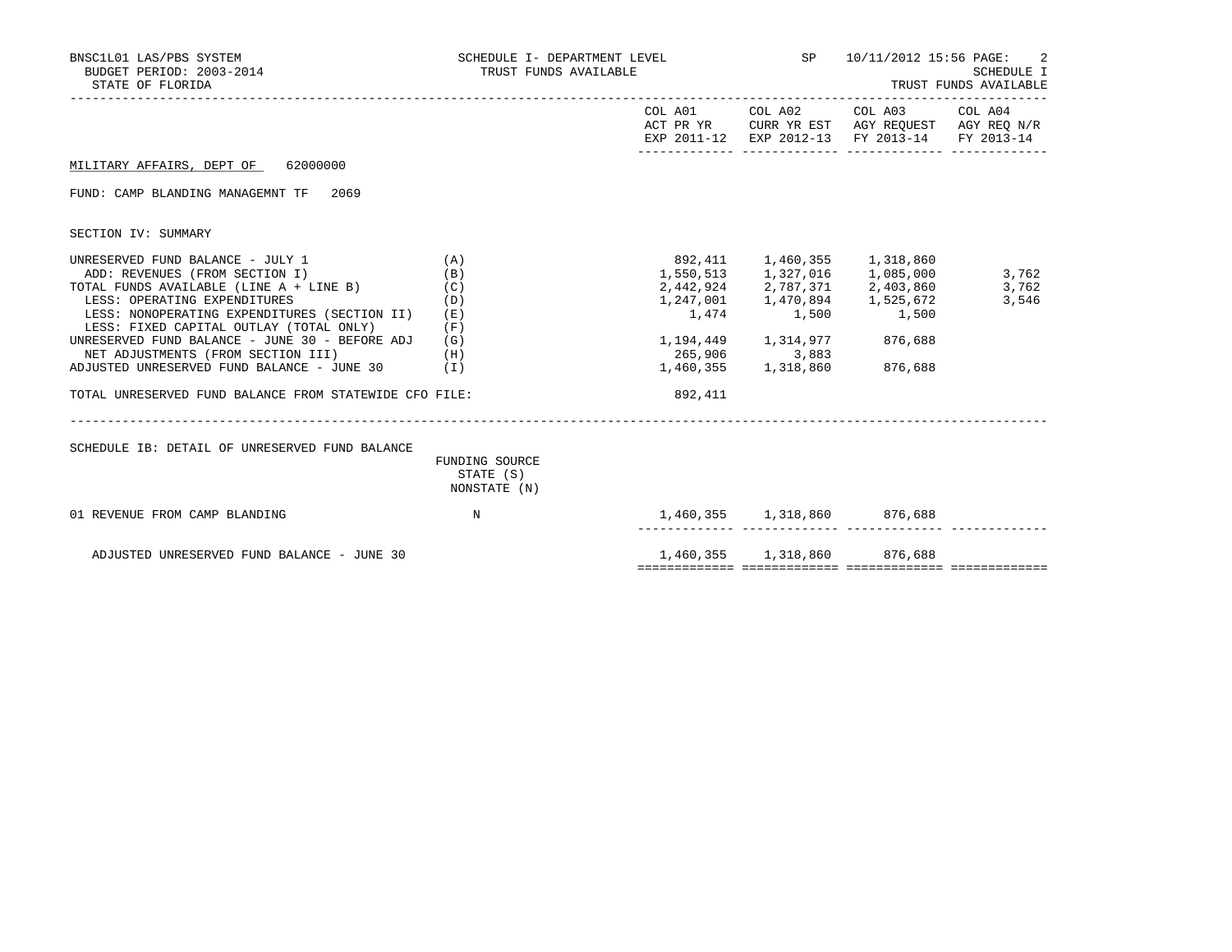| BNSC1L01 LAS/PBS SYSTEM<br>BUDGET PERIOD: 2003-2014<br>STATE OF FLORIDA                                                                                                                       | SCHEDULE I- DEPARTMENT LEVEL<br>TRUST FUNDS AVAILABLE                        |                                  |                                                  | SP 10/11/2012 15:56 PAGE:                                                                                         | 3<br>SCHEDULE I<br>TRUST FUNDS AVAILABLE |
|-----------------------------------------------------------------------------------------------------------------------------------------------------------------------------------------------|------------------------------------------------------------------------------|----------------------------------|--------------------------------------------------|-------------------------------------------------------------------------------------------------------------------|------------------------------------------|
|                                                                                                                                                                                               |                                                                              |                                  | COL A01 COL A02                                  | COL A03 COL A04<br>ACT PR YR CURR YR EST AGY REQUEST AGY REQ N/R<br>EXP 2011-12 EXP 2012-13 FY 2013-14 FY 2013-14 |                                          |
| MILITARY AFFAIRS, DEPT OF 62000000                                                                                                                                                            |                                                                              |                                  |                                                  |                                                                                                                   |                                          |
| FUND: EMERGENCY RESPONSE TF 2087                                                                                                                                                              |                                                                              |                                  |                                                  |                                                                                                                   |                                          |
| SECTION I: DETAIL OF REVENUES<br>CODE                                                                                                                                                         | REVENUE CAP SVC AUTH MATCHING % CFDA<br>CHG $\frac{1}{6}$ ST I/C LOC I/C NO. |                                  |                                                  |                                                                                                                   |                                          |
|                                                                                                                                                                                               | $0.00$ 97.036                                                                | 191<br>21                        |                                                  |                                                                                                                   |                                          |
| TOTAL TO LINE B IN SECTION IV                                                                                                                                                                 |                                                                              | 212                              |                                                  |                                                                                                                   |                                          |
| SECTION II: DETAIL OF NONOPERATING EXPENDITURES                                                                                                                                               | OBJECT TRANSFER CFDA<br>CODE TO BE NO.                                       |                                  |                                                  |                                                                                                                   |                                          |
| TOTAL TO LINE E IN SECTION IV                                                                                                                                                                 |                                                                              |                                  |                                                  |                                                                                                                   |                                          |
| SECTION III: ADJUSTMENTS                                                                                                                                                                      | OBJECT<br>CODE                                                               |                                  |                                                  |                                                                                                                   |                                          |
| 02 PRIOR YEAR SEPTEMBER REVERSIONS<br>05 ROUNDING<br>06 PRIOR YEAR ENCUMBRANCE REVERSAL                                                                                                       | 991000<br>991000<br>991000                                                   | 808,265<br>$1 -$<br>$1,093,260-$ |                                                  |                                                                                                                   |                                          |
| TOTAL TO LINE H IN SECTION IV                                                                                                                                                                 |                                                                              | 284,996-                         |                                                  |                                                                                                                   |                                          |
| SECTION IV: SUMMARY                                                                                                                                                                           |                                                                              |                                  |                                                  |                                                                                                                   |                                          |
| UNRESERVED FUND BALANCE - JULY 1<br>ADD: REVENUES (FROM SECTION I)<br>TOTAL FUNDS AVAILABLE (LINE A + LINE B)<br>LESS: OPERATING EXPENDITURES<br>LESS: NONOPERATING EXPENDITURES (SECTION II) | (A)<br>(B)<br>(C)<br>(D)<br>(E)                                              | 212<br>2,313,347                 | 2, 313, 135 2, 028, 351 2, 028, 351<br>2,028,351 | 2,028,351                                                                                                         |                                          |
| LESS: FIXED CAPITAL OUTLAY (TOTAL ONLY)<br>UNRESERVED FUND BALANCE - JUNE 30 - BEFORE ADJ $(G)$<br>NET ADJUSTMENTS (FROM SECTION III)<br>ADJUSTED UNRESERVED FUND BALANCE - JUNE 30           | (F)<br>(H)<br>(1)                                                            | 284,996-                         |                                                  | 2, 313, 347 2, 028, 351 2, 028, 351<br>2,028,351 2,028,351 2,028,351                                              |                                          |
| TOTAL UNRESERVED FUND BALANCE FROM STATEWIDE CFO FILE:                                                                                                                                        |                                                                              | 2,313,135                        |                                                  |                                                                                                                   |                                          |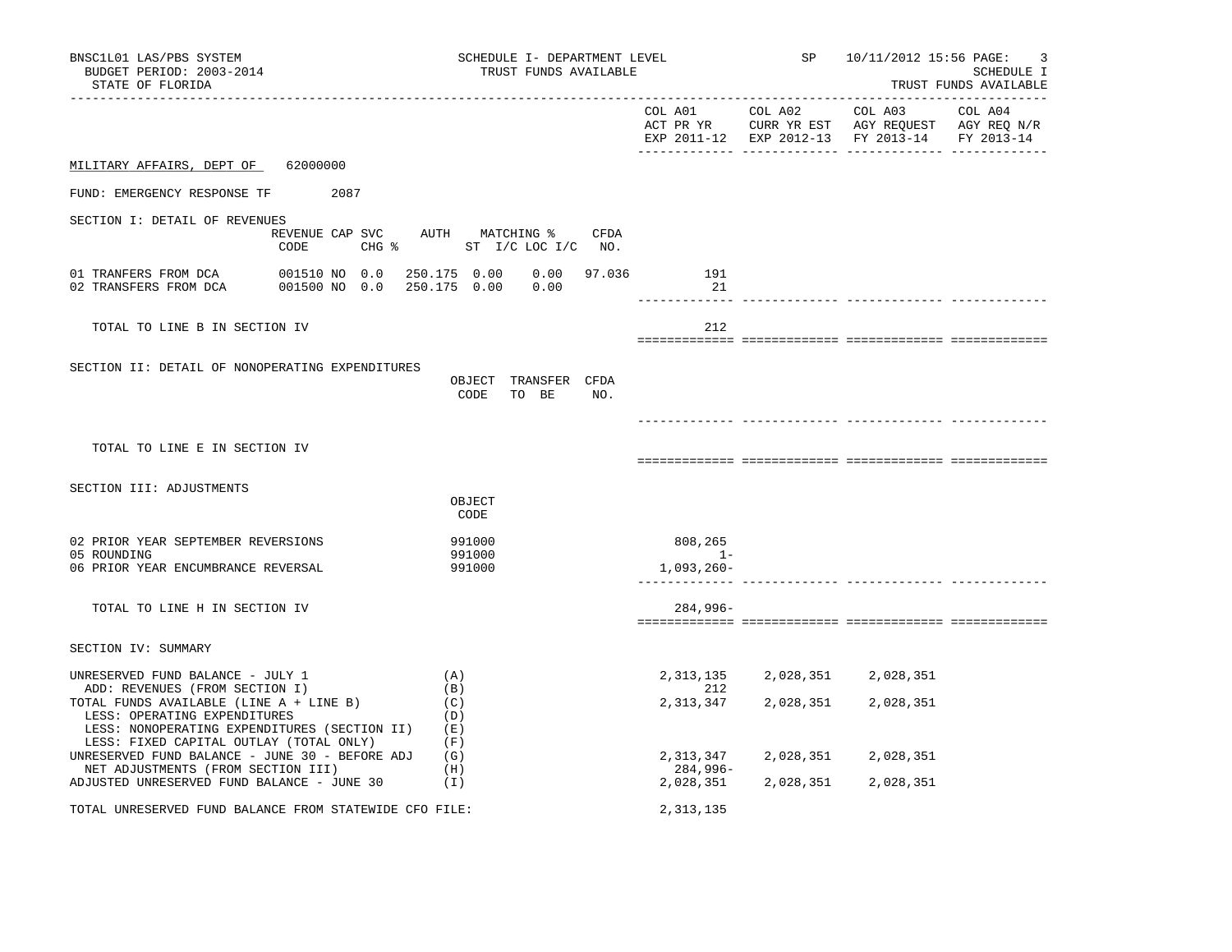TRUST FUNDS AVAILABLE

| COL A01     | COL A02                           | COL A03                             | COL A04 |
|-------------|-----------------------------------|-------------------------------------|---------|
| ACT PR YR   |                                   | CURR YR EST AGY REQUEST AGY REQ N/R |         |
| EXP 2011-12 | EXP 2012-13 FY 2013-14 FY 2013-14 |                                     |         |
|             |                                   |                                     |         |

## MILITARY AFFAIRS, DEPT OF 62000000

## FUND: FEDERAL GRANTS TRUST FUND 2261

SECTION I: DETAIL OF REVENUES

| OBCIION I: DEIAIN OF REVENUED    |                |            |         |      |                |        |            |            |            |           |
|----------------------------------|----------------|------------|---------|------|----------------|--------|------------|------------|------------|-----------|
|                                  | REVENUE CAP    | <b>SVC</b> | AUTH    |      | MATCHING %     | CFDA   |            |            |            |           |
|                                  | CODE           | CHG %      |         |      | ST I/C LOC I/C | NO.    |            |            |            |           |
|                                  |                |            |         |      |                |        |            |            |            |           |
| 03 TRANSFER FROM TF 2719         | 001510 NO      | 0.0        | 250.175 | 0.00 | 0.00           | 16.738 | 11,867     |            |            |           |
| 04 FED/ST AGMT RECEIPTS          | 001510 NO      | 0.0        | 250.175 | 0.00 | 0.00           | 16.738 | 39,475     | 75,000     | 75,000     |           |
| 05 FED/ST AGMT RECEIPTS          | 000700 NO      | 0.0        | 250.175 | 0.00 | 0.00           | 12.401 | 2,808,606  | 6,600,000  | 6,600,000  |           |
| 05 FED/ST AGMT RECEIPTS          | 001500 NO      | 0.0        | 250.175 | 0.00 | 0.00           | 12.401 | 150,192    |            |            |           |
| 05 FED/ST AGMT RECEIPTS          | 000700 NO      | 0.0        | 250.175 | 0.00 | 0.00           | 12.401 | 23,792,678 | 25,500,000 | 26,700,500 | 1,493,558 |
| 06 FEDERAL YOUTH CHALLENGE       | 001510 NO      | 0.0        | 250.175 | 0.00 | 0.00           | 12.404 | 541,241    | 550,000    | 550,000    |           |
| 08 FED/ST AGMT RECEIPTS          | 001510 NO      | 0.0        | 250.175 | 0.00 | 0.00           | 12.401 | 2,388,033  | 2,500,000  | 2,500,000  |           |
| 10 FED/ST AGMT RECEIPTS          | 001870 YES 0.0 |            | 250.175 | 0.00 | 0.00           | 12.401 | 75,370     |            |            |           |
| 12 FEDERAL STARBASE AGMT         | 000700 NO      | 0.0        | 250.175 | 0.00 | 0.00           | 12.404 | 247,623    | 250,000    | 250,000    |           |
| 13 FCO RECEIPTS                  | 000700 NO      | 0.0        | 250.175 | 0.00 | 0.00           | 12.400 | 10,356,056 | 347,000    |            |           |
| 14 ANTICIPATED FCO RECPT         | 000700 NO      | 0.0        | 250.175 | 0.00 | 0.00           | 12.400 | 16,024,384 |            | 1,000,000  | 1,000,000 |
| 15 FEDERAL YOUTH CHALLENGE       | 001870 YES 0.0 |            | 250.175 | 0.00 | 0.00           | 12.404 | 7,663      |            |            |           |
| 16 FEDERAL YOUTH CHALLENGE       | 001500 NO      | 0.0        | 250.175 | 0.00 | 0.00           | 12.404 | 685,833    | 685,833    | 685,833    |           |
| 17 FEDERAL YOUTH CHALLENGE       | 000700 NO      | 0.0        | 250.175 | 0.00 | 0.00           | 12.404 | 2,929,031  | 3,200,000  | 3,200,000  |           |
| 18 FED/ST AGMT RECEIPTS          | 001500 NO      | 0.0        | 250.175 | 0.00 | 0.00           | 12.401 | 417,724    | 450,000    | 450,000    |           |
|                                  |                |            |         |      |                |        |            |            |            |           |
|                                  |                |            |         |      |                |        |            |            |            |           |
| TOTAL TO LINE B<br>IN SECTION IV |                |            |         |      |                |        | 60,475,776 | 40,157,833 | 42,011,333 | 2,493,558 |
|                                  |                |            |         |      |                |        |            |            |            |           |
|                                  |                |            |         |      |                |        |            |            |            |           |

| SECTION II: DETAIL OF NONOPERATING EXPENDITURES                                                                                                                                                                  |                                                          |                                  |                            |                                                                 |         |  |
|------------------------------------------------------------------------------------------------------------------------------------------------------------------------------------------------------------------|----------------------------------------------------------|----------------------------------|----------------------------|-----------------------------------------------------------------|---------|--|
|                                                                                                                                                                                                                  | OBJECT<br>CODE                                           | TRANSFER<br>TO BE                | CFDA<br>NO.                |                                                                 |         |  |
| 07 TRANSFER IN FUND 2261<br>09 TRANSFERS OUT FUND 2261<br>10 TRANSFER TO FUND 2069                                                                                                                               | 810000<br>899000<br>899000                               | 62050500<br>62050500<br>62050200 | 12.401<br>12.401<br>12.401 | 2,387,555<br>2,387,555-<br>191,943                              | 192,016 |  |
| TOTAL TO LINE E IN SECTION IV                                                                                                                                                                                    |                                                          |                                  |                            | 191,943                                                         | 192,016 |  |
| SECTION III: ADJUSTMENTS                                                                                                                                                                                         | OBJECT<br>CODE                                           |                                  |                            |                                                                 |         |  |
| 01 CY SEPTEMBER REVERSIONS<br>02 FCO PRIOR YEAR ENCUMBRANCE REVERSAL<br>03 JUNE FCO REVERSIONS<br>04 PRIOR YR SEPT REVERSIONS<br>10 REVERSE PRIOR YEAR EXPENDITURES<br>11 REVERSE PY ENCUMBRANCE STILL IN LINE A | 991000<br>991000<br>991000<br>991000<br>991000<br>991000 |                                  |                            | 13,678,031-<br>5,072,767<br>521,609<br>$322,056-$<br>1,642,636- | 268,662 |  |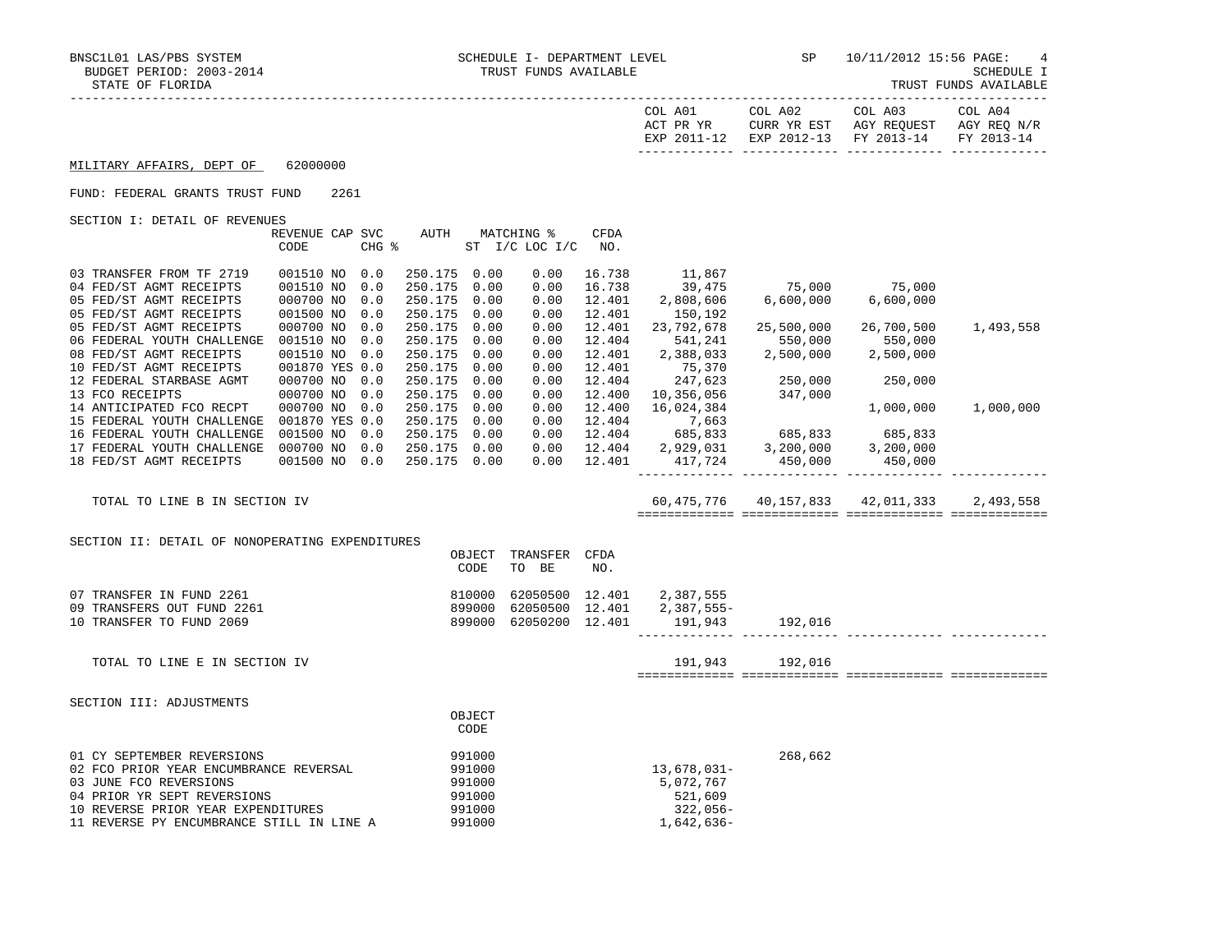| BNSC1L01 LAS/PBS SYSTEM<br>BUDGET PERIOD: 2003-2014<br>STATE OF FLORIDA                                                                                                                                                                                                                                                                                                                                                                  | SCHEDULE I- DEPARTMENT LEVEL<br>TRUST FUNDS AVAILABLE       |                                                                                                         | SP                                                                                              | 10/11/2012 15:56 PAGE:<br>SCHEDULE I<br>TRUST FUNDS AVAILABLE                                                  |                                                  |  |
|------------------------------------------------------------------------------------------------------------------------------------------------------------------------------------------------------------------------------------------------------------------------------------------------------------------------------------------------------------------------------------------------------------------------------------------|-------------------------------------------------------------|---------------------------------------------------------------------------------------------------------|-------------------------------------------------------------------------------------------------|----------------------------------------------------------------------------------------------------------------|--------------------------------------------------|--|
|                                                                                                                                                                                                                                                                                                                                                                                                                                          |                                                             |                                                                                                         |                                                                                                 | COL A01 COL A02 COL A03<br>ACT PR YR CURR YR EST AGY REQUEST AGY REQ N/R<br>EXP 2011-12 EXP 2012-13 FY 2013-14 | COL A04<br>FY 2013-14                            |  |
| 62000000<br>MILITARY AFFAIRS, DEPT OF                                                                                                                                                                                                                                                                                                                                                                                                    |                                                             |                                                                                                         |                                                                                                 |                                                                                                                |                                                  |  |
| FUND: FEDERAL GRANTS TRUST FUND<br>2261                                                                                                                                                                                                                                                                                                                                                                                                  |                                                             |                                                                                                         |                                                                                                 |                                                                                                                |                                                  |  |
| SECTION III: ADJUSTMENTS                                                                                                                                                                                                                                                                                                                                                                                                                 | OBJECT<br>CODE                                              |                                                                                                         |                                                                                                 |                                                                                                                |                                                  |  |
| 12 SWFS ADJUSTMENT                                                                                                                                                                                                                                                                                                                                                                                                                       | 991000                                                      | 58,000                                                                                                  |                                                                                                 |                                                                                                                |                                                  |  |
| TOTAL TO LINE H IN SECTION IV                                                                                                                                                                                                                                                                                                                                                                                                            |                                                             |                                                                                                         | $9,990,347-268,662$                                                                             |                                                                                                                |                                                  |  |
| SECTION IV: SUMMARY                                                                                                                                                                                                                                                                                                                                                                                                                      |                                                             |                                                                                                         |                                                                                                 |                                                                                                                |                                                  |  |
| UNRESERVED FUND BALANCE - JULY 1<br>ADD: REVENUES (FROM SECTION I)<br>TOTAL FUNDS AVAILABLE (LINE A + LINE B)<br>LESS: OPERATING EXPENDITURES<br>LESS: NONOPERATING EXPENDITURES (SECTION II)<br>LESS: FIXED CAPITAL OUTLAY (TOTAL ONLY)<br>UNRESERVED FUND BALANCE - JUNE 30 - BEFORE ADJ<br>NET ADJUSTMENTS (FROM SECTION III)<br>ADJUSTED UNRESERVED FUND BALANCE - JUNE 30<br>TOTAL UNRESERVED FUND BALANCE FROM STATEWIDE CFO FILE: | (A)<br>(B)<br>(C)<br>(D)<br>(E)<br>(F)<br>(G)<br>(H)<br>(1) | 8,267,849<br>60,475,776<br>68,743,625<br>32,502,935<br>191,943<br>26,058,400<br>9,990,347-<br>8,267,849 | 40,157,833<br>40,157,833<br>39,799,560<br>192,016<br>347,000<br>$9,990,347$ 180,743-<br>268,662 | 87,919<br>42,011,333<br>42,099,252<br>41,011,190<br>1,000,000<br>88,062<br>87,919 88,062                       | 2,493,558<br>2,493,558<br>1,493,558<br>1,000,000 |  |
|                                                                                                                                                                                                                                                                                                                                                                                                                                          |                                                             |                                                                                                         |                                                                                                 |                                                                                                                |                                                  |  |
| SCHEDULE IB: DETAIL OF UNRESERVED FUND BALANCE                                                                                                                                                                                                                                                                                                                                                                                           | FUNDING SOURCE<br>STATE (S)<br>NONSTATE (N)                 |                                                                                                         |                                                                                                 |                                                                                                                |                                                  |  |
| 01 FEDERAL/STATE COOPERATIVE AGMT REVENUES N                                                                                                                                                                                                                                                                                                                                                                                             |                                                             |                                                                                                         |                                                                                                 | 87,919 88,062                                                                                                  |                                                  |  |
| ADJUSTED UNRESERVED FUND BALANCE - JUNE 30                                                                                                                                                                                                                                                                                                                                                                                               |                                                             |                                                                                                         |                                                                                                 | 87,919 88,062                                                                                                  |                                                  |  |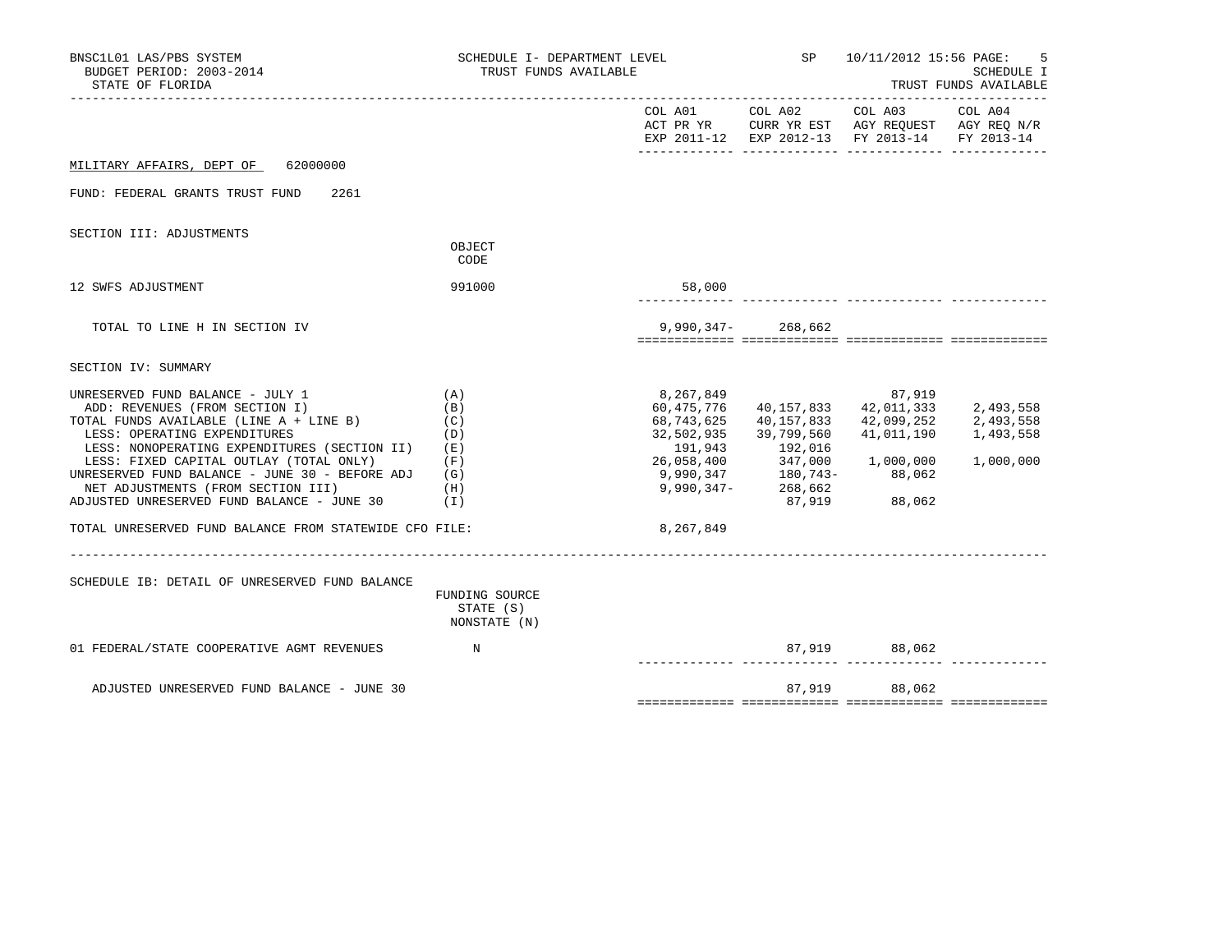| BNSC1L01 LAS/PBS SYSTEM<br>BUDGET PERIOD: 2003-2014<br>STATE OF FLORIDA                                                                                                                                                                                                                    | SCHEDULE I- DEPARTMENT LEVEL<br>TRUST FUNDS AVAILABLE              |                                           |                 | SP 10/11/2012 15:56 PAGE:                                                                                                   | -6<br>SCHEDULE I<br>TRUST FUNDS AVAILABLE |
|--------------------------------------------------------------------------------------------------------------------------------------------------------------------------------------------------------------------------------------------------------------------------------------------|--------------------------------------------------------------------|-------------------------------------------|-----------------|-----------------------------------------------------------------------------------------------------------------------------|-------------------------------------------|
| ------------------                                                                                                                                                                                                                                                                         |                                                                    |                                           | COL A01 COL A02 | COL A03<br>ACT PR YR CURR YR EST AGY REQUEST AGY REQ N/R<br>EXP 2011-12 EXP 2012-13 FY 2013-14 FY 2013-14                   | COL A04                                   |
| MILITARY AFFAIRS, DEPT OF 62000000                                                                                                                                                                                                                                                         |                                                                    |                                           |                 |                                                                                                                             |                                           |
| FUND: FED LAW ENFORCEMENT TF 2719                                                                                                                                                                                                                                                          |                                                                    |                                           |                 |                                                                                                                             |                                           |
| SECTION I: DETAIL OF REVENUES<br>CODE                                                                                                                                                                                                                                                      | REVENUE CAP SVC AUTH MATCHING % CFDA<br>CHG % ST I/C LOC I/C NO.   |                                           |                 |                                                                                                                             |                                           |
| 01 DEPT CUSTOMS/JUSTICE 000700 NO 0.0<br>02 INTEREST<br>000504 NO 0.0<br>03 ANT FROM CUSTOM/JUSTICE 000700 NO 0.0                                                                                                                                                                          | 250.175 0.00<br>250.175  0.00  0.00<br>250.175  0.00  0.00  16.001 | $0.00$ 16.001 1,536,735<br>17,906         |                 | 525,000 525,000                                                                                                             |                                           |
| TOTAL TO LINE B IN SECTION IV                                                                                                                                                                                                                                                              |                                                                    |                                           |                 | 1,554,641 525,000 525,000                                                                                                   |                                           |
| SECTION II: DETAIL OF NONOPERATING EXPENDITURES                                                                                                                                                                                                                                            | OBJECT TRANSFER CFDA<br>TO BE<br>CODE<br>NO.                       |                                           |                 |                                                                                                                             |                                           |
| 01 ASSESSMENT FOR INVESTMENT<br>02 TRANSFER TO TRUST FUND 2261                                                                                                                                                                                                                             | 820000<br>820000                                                   | 897<br>11,867                             |                 |                                                                                                                             |                                           |
| TOTAL TO LINE E IN SECTION IV                                                                                                                                                                                                                                                              |                                                                    | 12,764                                    |                 |                                                                                                                             |                                           |
| SECTION III: ADJUSTMENTS                                                                                                                                                                                                                                                                   | OBJECT<br>CODE                                                     |                                           |                 |                                                                                                                             |                                           |
| 01 PY SEPTEMBER REVERSIONS<br>04 REVERSE PRIOR YEAR ENCUMB STILL IN LINE A<br>05 PY ADMIN FEES CORRECTION                                                                                                                                                                                  | 991000<br>991000<br>991000                                         | 5,483<br>11,415-<br>46                    |                 |                                                                                                                             |                                           |
| TOTAL TO LINE H IN SECTION IV                                                                                                                                                                                                                                                              |                                                                    | $5,886-$                                  |                 |                                                                                                                             |                                           |
| SECTION IV: SUMMARY                                                                                                                                                                                                                                                                        |                                                                    |                                           |                 |                                                                                                                             |                                           |
| UNRESERVED FUND BALANCE - JULY 1<br>ADD: REVENUES (FROM SECTION I)<br>TOTAL FUNDS AVAILABLE (LINE A + LINE B)<br>LESS: OPERATING EXPENDITURES<br>LESS: NONOPERATING EXPENDITURES (SECTION II)<br>LESS: FIXED CAPITAL OUTLAY (TOTAL ONLY)<br>UNRESERVED FUND BALANCE - JUNE 30 - BEFORE ADJ | (A)<br>(B)<br>(C)<br>(D)<br>(E)<br>(F)<br>(G)                      | 110,478<br>12,764<br>200,000<br>1,945,873 | 525,000         | 714,474 1,939,987 1,939,987<br>1,554,641 525,000 525,000<br>2,269,115 2,464,987 2,464,987<br>525,000<br>1,939,987 1,939,987 |                                           |
| NET ADJUSTMENTS (FROM SECTION III)<br>ADJUSTED UNRESERVED FUND BALANCE - JUNE 30                                                                                                                                                                                                           | (H)<br>(I)                                                         | $5,886-$<br>1,939,987                     | 1,939,987       | 1,939,987                                                                                                                   |                                           |